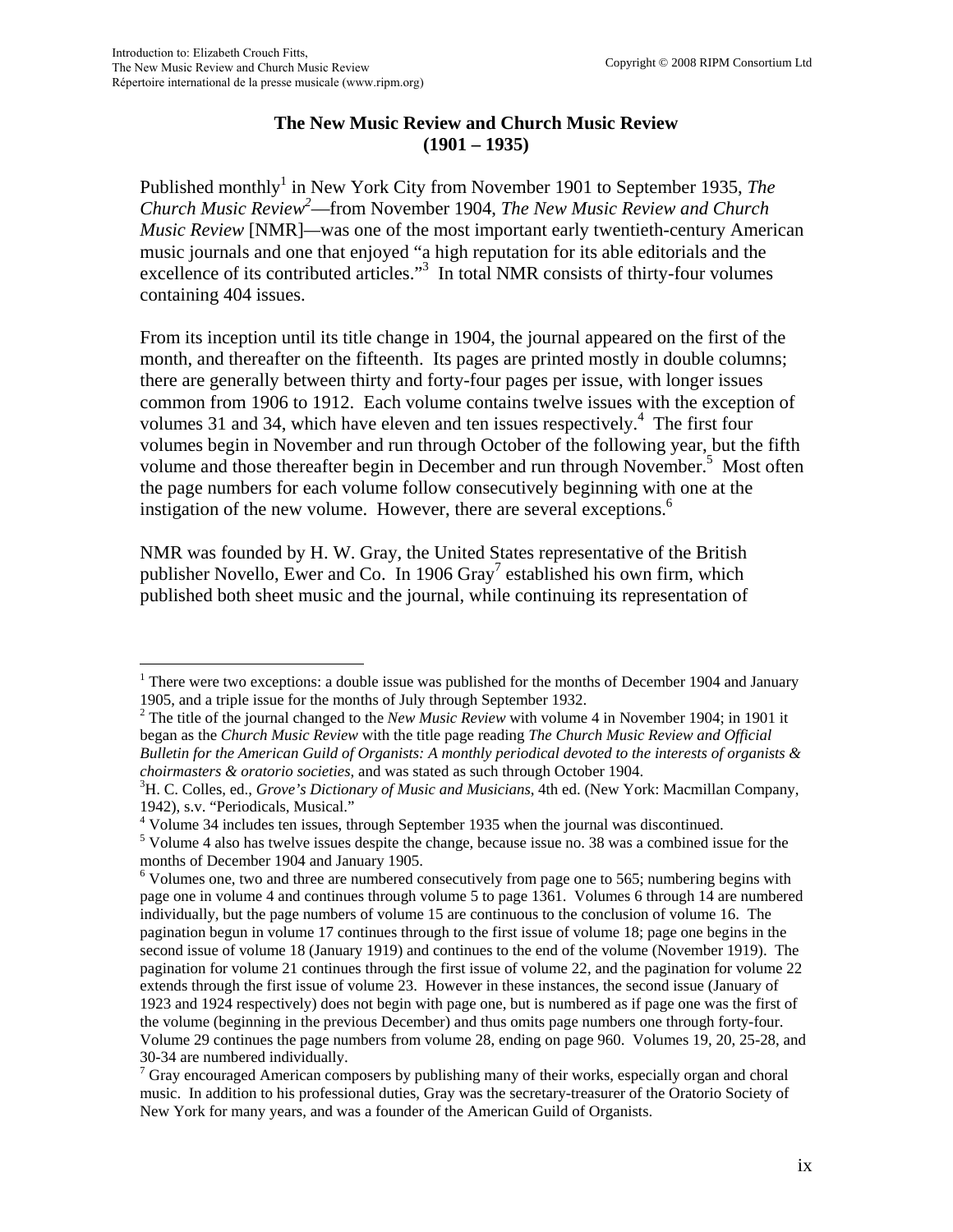Novello. Gray owned and likely edited (see below) the NMR, and Geoffrey H. Gray served as its business manager from the 1920s until the journal's demise.<sup>[8](#page-1-0)</sup>

*The Church Music Review* was established with the aim of advancing "the cause of good music in our churches"<sup>9</sup> Articles pertaining to sacred music and its improvement are regular components throughout the run. Both the H. W. Gray Company and Novello, Ewer and Co. published a great deal of sacred music much of which is featured prominently in NMR's reviews, advertising and supplemental sheet music. In addition to its regular content, the journal also contained a monthly news report dealing with the activities of the American Guild of Organists  $(AGO)^{10}$ ; this affiliation explains the featuring of many articles about the organ, organ music and organ performance.

The NMR generally contains six sections: 1) At the outset of each issue is "Editorials" which contains remarks on current and historical matters as well as reviews of important books on musical topics. 2) This is followed by three to five feature articles on a broad range of topics. (3) Three regularly appearing columns, "Foreign Notes," "Facts, Rumors and Remarks" and "Ecclesiastical Music" are interspersed among the feature articles. 4) The articles are followed by AGO news (concerning its organization and activities), a section consisting of reviews of organs and sacred music concerts, and suggestions for the selection of music appropriate for the liturgy of particular Sundays. 5) Reviews of new and reprinted music. 6) Extensive advertisements.

During the initial years almost all of NMR's articles and reviews are devoted to sacred music, choirs and choral societies and church organs. At the end of 1904 (when the journal's title was enlarged), the scope of the journal expands to include reports and articles about secular music. Until the beginning of World War I, reviews of musical performances in New York are extensive, but as performances decline during the war, reviews decrease in prominence. Secular subjects then become the focus of NMR's feature articles, with diminished importance being placed on church music; in total, fewer than twenty-five percent of feature articles deal with sacred music. The "Foreign Notes" and "Facts, Rumors and Remarks" sections highlight secular concert life, while other sections, such as the "Ecclesiastical Music" column and the AGO section emphasize developments in the area of sacred music.

The "Editorials"<sup>11</sup> section opening each issue features the editor's opinions and remarks on a variety of musical matters including musical gossip, reviews, and recent and forthcoming performances and books. Aside from the Statement of Ownership the editor is not identified, and contributors are identified only if they sign their articles. The

<span id="page-1-1"></span>

 $\overline{a}$ 

<span id="page-1-0"></span><sup>&</sup>lt;sup>8</sup> See NMR 17, no. 193 (December 1917): 31 for a statement of ownership. Various owners were G. Edward Stubbs, M. Randall and his wife, and S. A. Trench as well as, for a portion of the journal's run, Frederick S. Converse, H. Binney, F. B. Miles, Ada M. Surette and Walter Henry Hall. When the journal ceased publication, its ownership was transferred to the estate of S. A. Trench.<br><sup>9</sup>The Church Music Review, 1, no. 1 (November 1901): 1.

<span id="page-1-2"></span><sup>&</sup>lt;sup>10</sup> In 1918 and 1919 only, the AGO published its own magazine during which time NMR did not serve as the official bulletin; however, a section devoted to the AGO and its news remained.<br><sup>11</sup>This section was entitled "Current Topics" in the early years of the journal.

<span id="page-1-3"></span>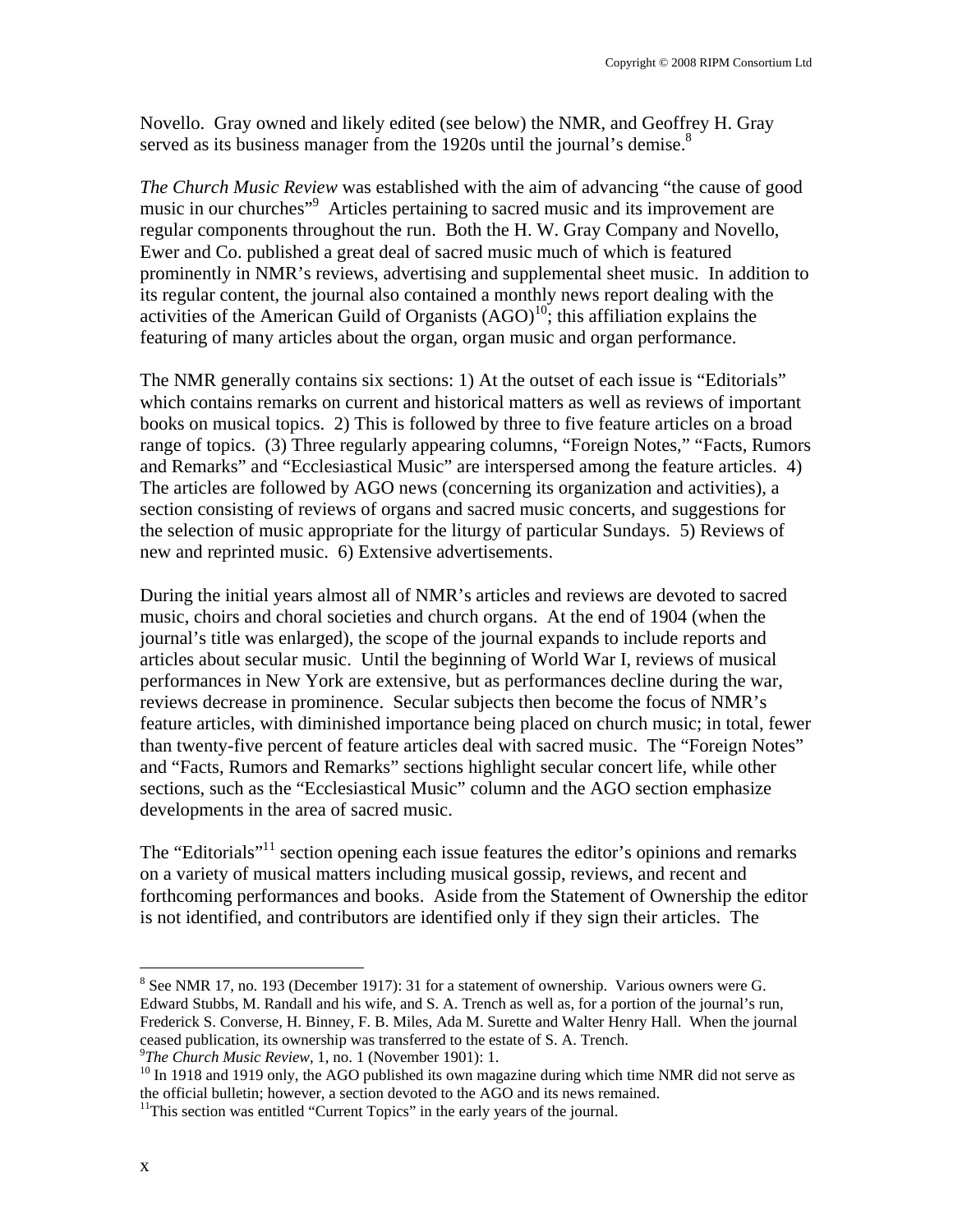"Editorials" give the impression of having been written by a single author, and as no other editor is listed, it is likely that H. W. Gray assumed this function.

A wide range of musical topics is treated in the numerous feature articles found in each NMR issue.<sup>12</sup> In addition to the many concert and opera reviews, the principal topics treated focus on American music and musical life. Within each topic, major themes emerge. Issues relating to the development of American music explored in the journal include the struggle to define the characteristics of American music, the use of Native American music in original compositions, and the importance of folk-song to national music. Contributors, often American composers such as Henry F. Gilbert and writers such as Henry F. Krehbiel, identify reasons for the neglect of early twentieth century American music, and offer proposals for its promotion and development. Changing foreign influences on American music students are illustrated in articles describing the popularity of study in Germany before World War I, and the shift to study in France during and after the war.

Great interest in the reform of sacred music is exhibited in the journal, especially regarding the use of appropriate service music and the need for greater congregational participation. Many articles examine sacred music's history and development in an effort to identify suitable musical characteristics for service music, and to clarify changes that should be made in current practices. Articles treat, for example, the purpose of sacred music, the restoration of plainchant and the choral service, the growing use of both mixed choirs and boy choirs, and the challenges of eliminating secular music influences from the service. The journal also offers suggestions for organists and choirmasters as they strive to improve their choirs and their congregations' musical expectations. Articles also explore developments in organ building, including progress toward the creation of a standard pedal board, the question of standardization, changes in the console and tonal design, and the debate over the Unit Organ built by Robert Hope-Jones. Controversy over the use of organ transcriptions is observed, and practical advice for organists about proper service playing, accompaniment, and recital programming is evident throughout the journal's run.

The journal documents the establishment and goals of the American Guild of Organists and focuses on the progress made by the organization in raising the standards of church music. Articles and notices explain the process of and need for AGO examinations that test the proficiency levels of organists and choirmasters, and certify that members have adequate skills to hold church positions. Several examination papers for Associateship and Fellowship diplomas are reprinted. Pleas are addressed to church congregations to promote cooperation between clergy and musicians and to provide proper working conditions for organists. The AGO continually strives for improvement in service music, and its success is noted in accounts of members' work and in outreach to new members and clergy. Many articles reveal the dissemination of music though the varied activities of American choral societies, and the importance of American festivals to regional

 $\overline{a}$ 

<span id="page-2-0"></span><sup>&</sup>lt;sup>12</sup>The titles of feature articles are often listed in a contents section at the beginning of each issue, which frequently omits the authors. There are indexes for some volumes of the journal in which the year's articles listed in alphabetical order by title.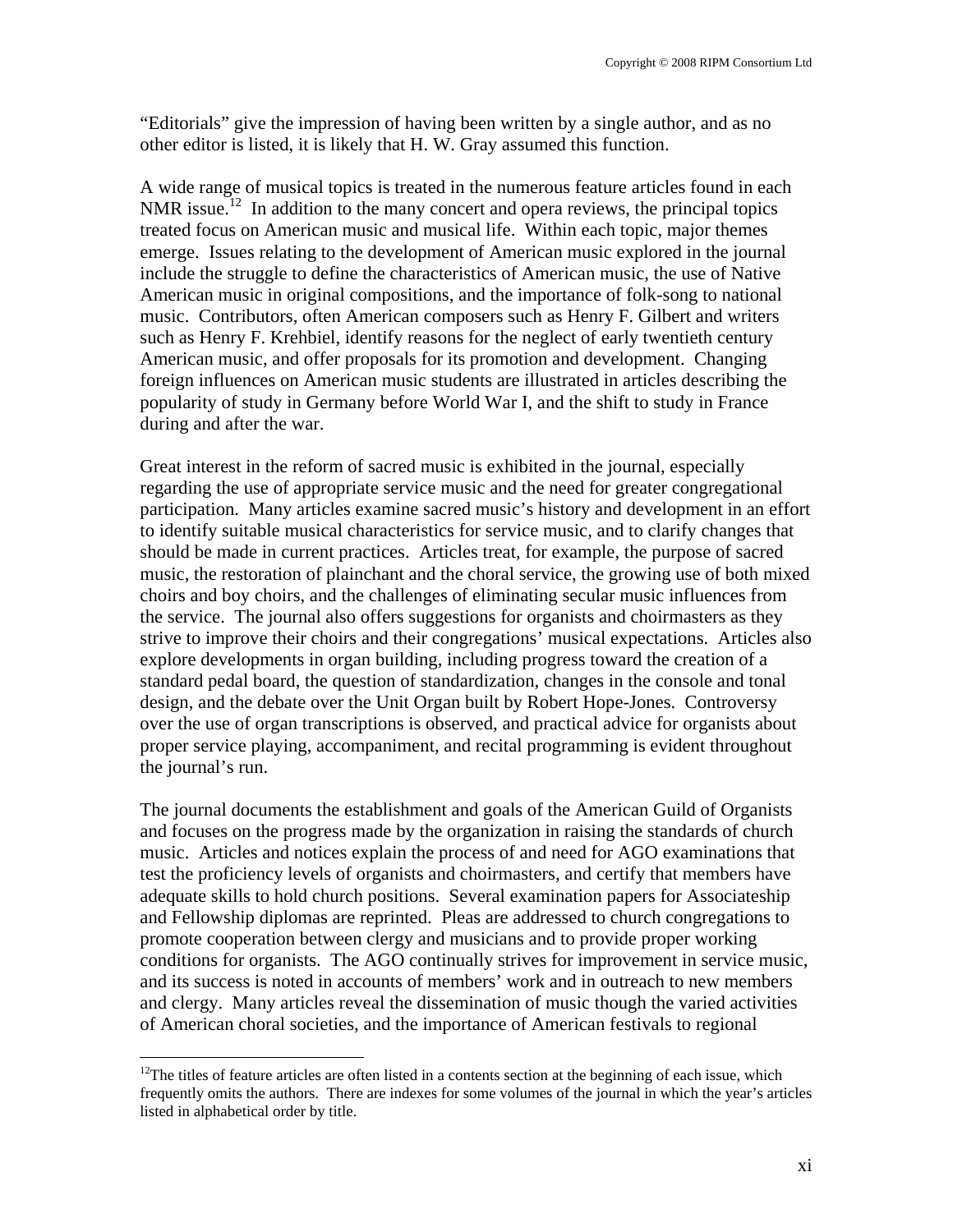musical life. Descriptions in feature articles demonstrate that the choral societies gave first American performances of new works, often commissioned by patrons of the festivals. Model choral societies are described in feature articles, as are the difficulties the societies face.

Many authors show concern for the growth of musical education both in schools and on the community level, and underscore the need for a standard curriculum and requirements at the grammar school, high school and collegiate levels. Articles elucidate new methods for teaching music in public schools, emphasizing the need for students to learn musical fundamentals in elementary school and to have a wider selection of music courses in high school. Writers stress the fallacy of learning to sing by rote, and endorse learning to read music and sight singing. Contributors to the NMR are also early advocates of musical appreciation, recognizing its importance and espousing its ideals. In fact, the NMR's series of articles on musical appreciation by Thomas Whitney Surrette and Daniel Gregory Mason became one of the first widely circulated music appreciation textbooks.<sup>13</sup>

Many feature articles are biographical sketches; in all, more than 140 articles examine the lives and works of American and European composers and performers. Among these are American composers, including Frederick Stock, Charles Martin Loeffler, Edward MacDowell, David Stanley Smith, Henry Hadley and William Wallace Gilchrist. Twenty-one treat prominent American organists important to the development of sacred music in the United States, including Channing Lefebvre, Norman Coke-Jephcott, Clarence Dickinson, and T. Tertius Noble. Biographical sketches of European composers such as d'Indy, Ravel, Debussy and Satie reflect growing interest in French music, while those on Elgar, Davies, Bantock, Delius, Coleridge-Taylor and Holbrooke exhibit interest in England's active musical life. The NMR's articles on German and Italian musicians, in contrast, report on the lives of long-dead composers and singers, with some exceptions including contemporary composers Reger, Schönberg, and Hugo Wolf.

Many other themes are also considered in the feature articles. Topics relating to musical history concern, for example, the development of notation and musical form, the evolution of instruments, and early music in America. Articles about contemporary issues scrutinize the roles of conductors and prima donnas in concert and opera, and report on technological developments including "talking movies," music on the radio, and electronically generated music. In the field of opera, prominent subjects are Wagner reception and the controversy between bel canto and Wagnerian singing. The importance of American opera and opera in the English language are also considered. Among the articles related to aesthetics are those treating the value and goals of music, progress in music, and changing public tastes. Other topics consider the need for criticism, the role

<span id="page-3-0"></span> <sup>13</sup>The series ran from July 1906 through December 1908. The textbook *Music Appreciation* was published in 1907 by the H. W. Gray Company; the collection of the Library of Congress contains few books on appreciation published before this one (based on a search of texts under the subject heading "music appreciation" by date). Keene describes the book as the most influential for teaching music appreciation, and notes that its fifteen editions were published from 1907 to 1924 (Keene, *A History of Music Education*, 240). From December 1908 through June 1909, Mason wrote another series of appreciation articles entitled, "Orchestral Instruments and What They Do."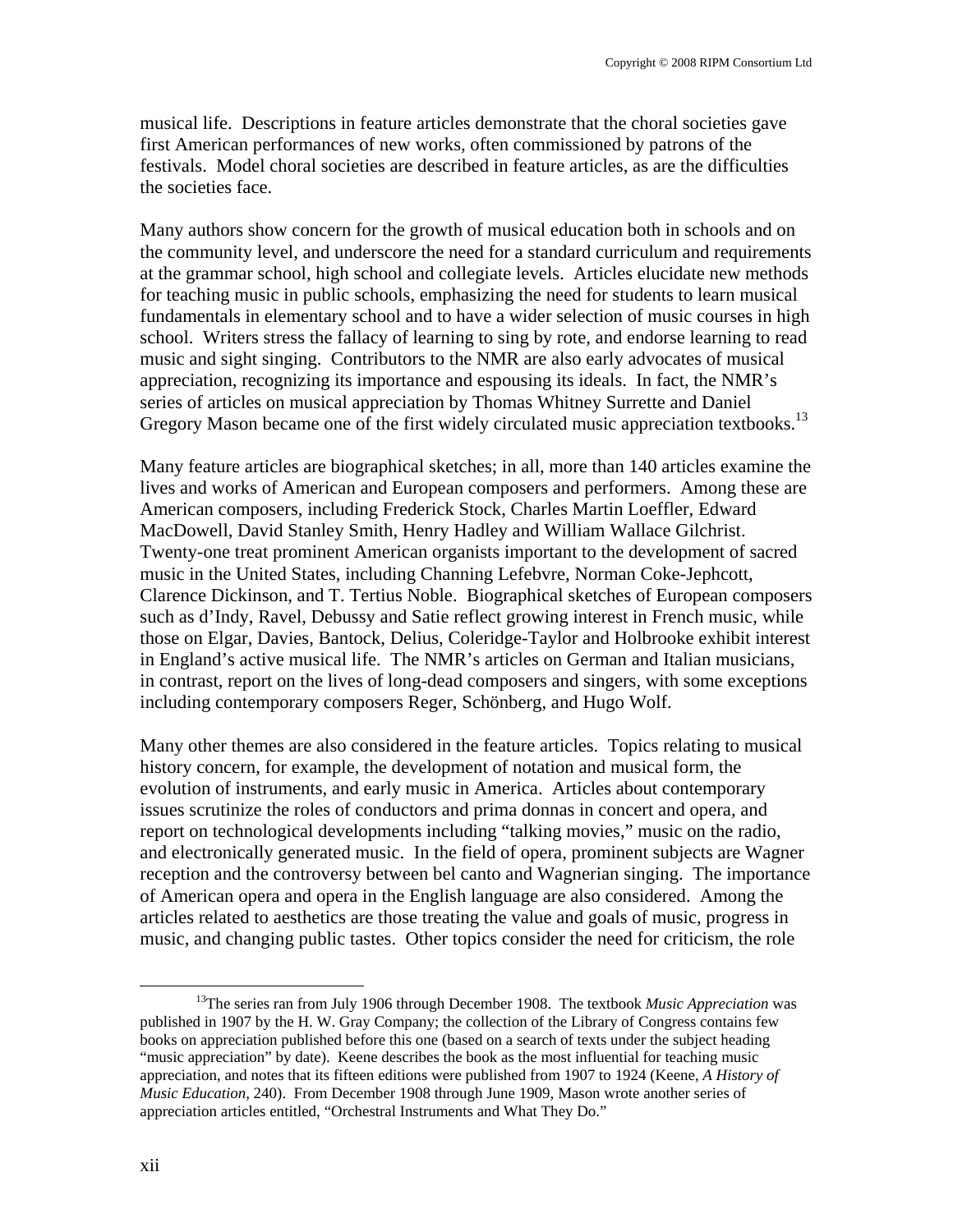of the critic, interpretation and subjectivity in music, emotional expression in music, and the association of music and poetry.

Important European composers of the twentieth century were featured in reviews and discussion throughout the journal's run. Claude Debussy's musical characteristics and innovations, his influence and imitators; Richard Strauss's use of dissonance and the progressive orchestration of his tone poems and operas; Igor Stravinsky's controversial *Le Sacre du printemps* and his retreat to neo-classicism; and Jan Sibelius's compositional method as found in his symphonies are prominent topics of interest. Three took part in concerts in the United States in the early years of the century: Gustav Mahler with the New York Philharmonic Orchestra, Edward Elgar as choral conductor at the Cincinnati May Music Festival, and Alexander Scriabin as piano soloist with the New York Russian Symphony Orchestra. Their contributions as performers and their compositions are prominent features of NMR's review sections as are the compositions of other contemporary European composers including Feruccio Busoni, Granville Bantock and Arthur Honegger.

Literally thousands of concert and opera reviews appeared in NMR of performances in New York City and in eastern and mid-western locations, including Philadelphia, Boston and Chicago. From 1905 through 1914, reviews of most major concerts in New York by the Philharmonic Society of New York, the New York Symphony Orchestra, the Russian Symphony Orchestra, the Boston Symphony Orchestra and the Philadelphia Orchestra—are featured. Chamber music concerts by the Kneisel String Quartet, the Boston Symphony String Quartet, the Flonzaley String Quartet, and the Olive Mead String Quartet are regularly reviewed, as are choral concerts by the Oratorio Society of New York, the Musical Art Society, and the Mendelssohn Choir of Toronto. A number of concert reviews of recitals by well-known singers and instrumentalists are also offered each month in the journal's editorial and review sections. Among them are the pianists Ignace Jan Paderewski, Ossip Gabrilowitsch, Fannie Bloomfield-Zeisler, Josef Hofmann and Raphael Joseffy; the violinists Misha Elman and Fritz Kreisler; and the singers Emmy Destinn, Mary Garden, Geraldine Farrar, Luisa Tetrazzini, Enrico Caruso, Johanna Gadski, Ernestine Schumann-Heink, and David Bispham and Fedor Chaliapin. The struggles between Oscar Hammerstein's Manhattan Opera House and the Metropolitan Opera House for the supremacy of opera production in New York are duly noted.

Following the concert reviews, the "At the Opera" section focuses primarily on performances of the Metropolitan Opera Company, the Manhattan Opera Company, and the Chicago Opera Company. There is also the column "Brief News" giving reviews of events in Chicago—dealing with musical groups such as the Apollo Club, the Evanston Musical Club and the Chicago Orchestra—and in Boston, of performances by the Cecilia Society, the Handel and Haydn Society, and Boston Symphony Orchestra.<sup>14</sup>

The "Foreign Notes" section is organized by cities, and usually made up of numerous short notices containing news and reviews of musical activities primarily in Europe.

<u>.</u>

<span id="page-4-0"></span> $14$ The "Boston News" and "Chicago News" sections appeared only through 1906.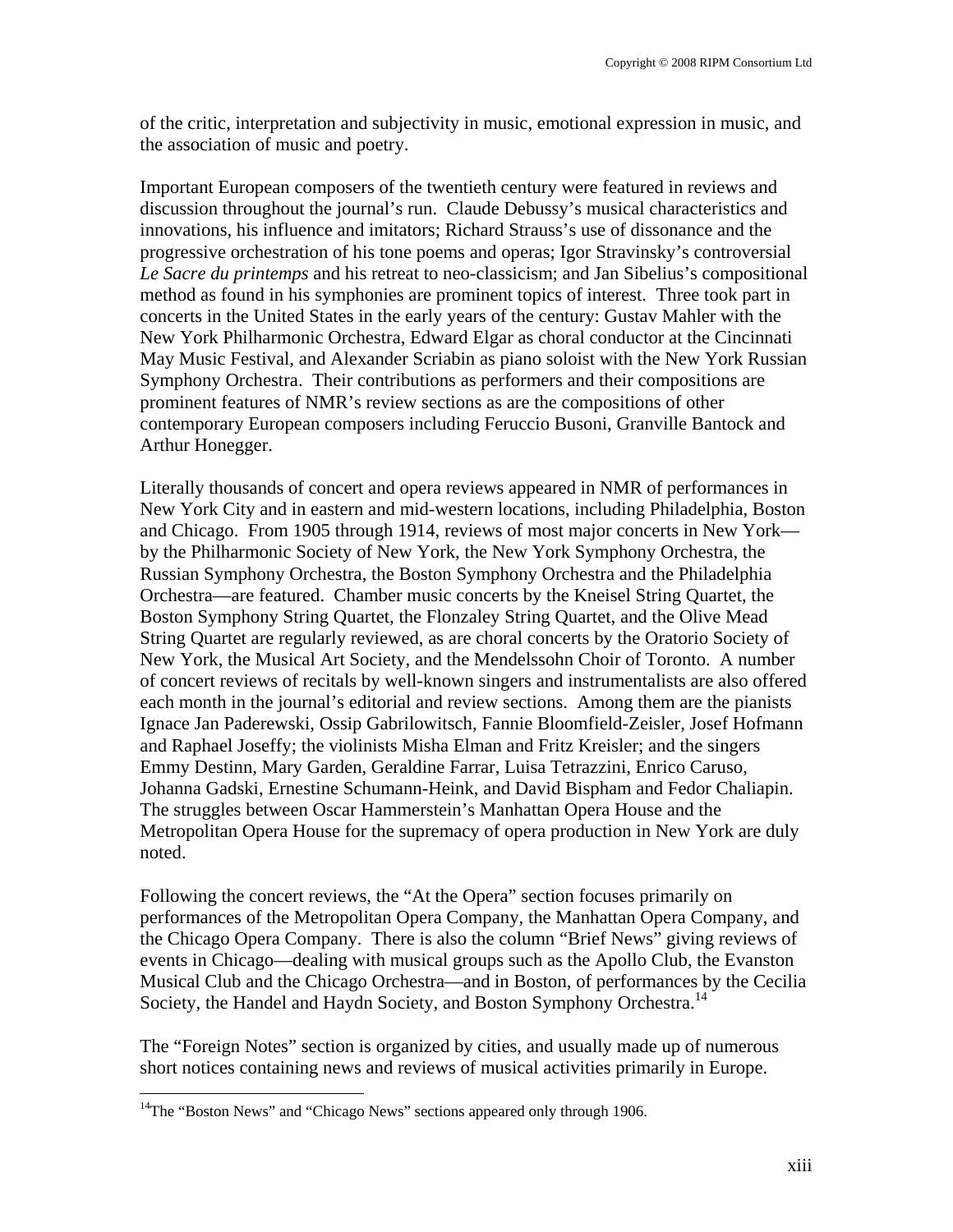Gossip about well-known artists, news of forthcoming events, and obituaries are found in the "Facts, Rumors, and Remarks" section; when present, the "Notes" section contains notices of musical events and miscellaneous information. There are also sections listing choral society programs and concert programs from many communities in the United States. The section entitled "News of the American Guild of Organists" reports on the organization's growth, activities, chapter events, and convention highlights. Separate sections follow providing specifications for new organs and many programs of organ recitals throughout the country.

An average issue contains twenty to thirty short reviews of musical works and books in the "Reviews of New Music" section. Amounting to thousands of reviews over the life of the journal, in this section alone, the NMR introduces its readers to a large body of newly published music. The reviews focus on sacred music, organ music and choral music. The majority of the works reviewed are published by the H.W. Gray Company<sup>[15](#page-5-0)</sup> or Novello, Ewer and Co. However, music from other important American music publishers such as Arthur P. Schmidt, Oliver Ditson Company, Carl Fischer, Theodore Presser, and J. Fischer and Brother, is also reviewed. Lists of music published during the preceding month are regularly printed.

Beginning in 1906, G. Edward Stubbs (1857-1937) became the journal's most regular identified contributor. Stubbs contributes a monthly "Ecclesiastical Music" column concentrating on church music reform, and topics related to service music, the choral service, boy choirs, congregational singing, English traditions, musical festivals, and other issues of interest to organist-choirmasters. Stubbs served a long tenure as choirmaster/organist of St. Agnes' Chapel, Trinity Parish, taught at the General Theological Seminary, and was, like Gray, a founder of the AGO. Stubbs also wrote a respected book on training boy choirs.

The feature articles, often signed, are written by prominent figures in the musical world. In total, there are contributions from over two hundred and forty authors; the journal provided a venue for American writers, but there are also articles by English authors. Daniel Gregory Mason (1873-1953), the "scion of a famous family of American musicians; grandson of Lowell Mason and nephew of William Mason"[16 w](#page-5-1)as the most prolific contributor to NMR. Over 100 articles by Mason are found in the journal between 1902 and 1931; they deal with a diverse number of topics including music criticism and aesthetics, harmonic theory, Beethoven's Mass in D, Mozart's compositional style and orchestration. Henry F. Gilbert (1868-1928), an American composer, wrote about developments in American music, Native American music, Edward MacDowell and issues concerning contemporary composers. The composer Arthur Farwell (1872-1952) wrote about the use of folk-song and the influence of nationalism on composers. Oscar Sonneck (1873-1928)—a prolific writer on American music and Director of the Music Division of the Library of Congress from 1902 to 1917—discusses, in many articles, early concerts and opera in the United States, music and the first presidents, the Library of Congress, and Anton Beer-Walbrunn.

1

<span id="page-5-1"></span><span id="page-5-0"></span>

<sup>&</sup>lt;sup>15</sup>Also by Novello, Ewer & Co., represented by the H. W. Gray firm.<br><sup>16</sup> *Baker's Biographical Dictionary of Music*, 5th ed., s.v. :Mason, Daniel Gregory."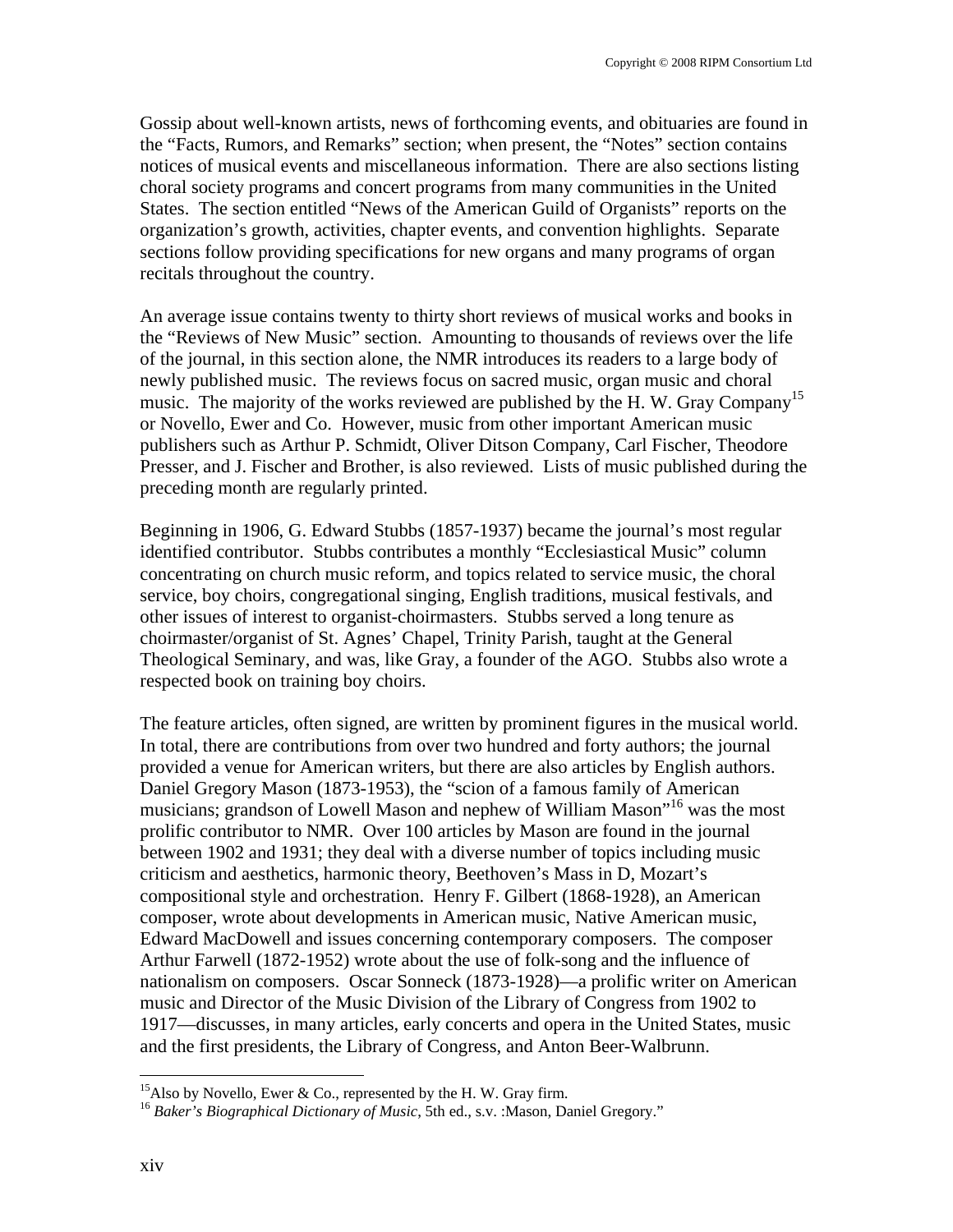A number of American critics well-known for their work in other publications also contributed to the NMR. Richard Aldrich (1863-1937), a critic for the *New York Tribune*  and the *New York Times*, wrote about productions in New York, the Worcester Festival, Grieg, MacDowell and Mendelssohn. Olin Downes (1886-1955), a critic for the *Boston Post* and the *New York Times*, reviewed Converse's operas and discussed the music of Sibelius. Philip Hale (1854-1934), critic for the *Boston Herald* and author of program notes for the Boston Symphony Orchestra, provided news about musical events in Boston, as well as articles on modern French composers. William James Henderson (1855-1937), critic for the *New York Times*, the *New York Sun*, and the *Herald*, discussed singing, opera, and works by the composers Loeffler, Wagner, Broekhoven, and Wullner. Henry Edward Krehbiel (1854-1923), a critic for the *New York Tribune* and author of books about music appreciation and opera, wrote about the history of church music in New York, Beethoven, the Worcester Festival and the Cincinnati Festival.

The writings of several British music writers and critics are also found in NMR. Herbert Antcliffe (1875-1964), musicologist and writer for the London *Times* and the New York *Herald Tribune*, contributed many biographical sketches of English composers and discussed contemporary music. Ernest Newman (1868-1959), critic for the Manchester *Guardian* and the London *Sunday Times*, wrote about contemporary composers and vocal music. John F. Runciman (1866-1916), critic for the *Saturday Review*, discussed modern composers, Franck, Bach, and municipal English orchestras. George Bernard Shaw (1856-1950) discussed being a music critic and offered reminiscences about the musical life of the late nineteenth century Britain. The critic and author Michel-Dmitri Calvocoressi (1877-1961) contributed articles about Russian music and other contemporary composers.

A number of important organists and organ builders also made significant contributions to NMR. The English builder Robert Hope-Jones (1859-1914) explains his innovations in wind supply for the organ, and his Unit Organ Orchestra, as well as discussing standardization of the instrument. Ernest M. Skinner (1866-1961), an American builder of many large and important organs, discusses transcriptions, standardization, the pedal board and American contributions to organ building. Edwin H. Lemare (1866-1934), an English concert artist who held posts in the United States, discusses the development of the organ and its console. Walter Henry Hall (1862-1935) and Wallace Goodrich (1871- 1952), both American conductors and important university educators, discuss issues relevant to sacred music, such as training organists and boy choirs.

Sheet music Supplements consisting of anthems and solo songs by the leading composers of sacred music in the United States and England at the time—G. W. Chadwick, R. Huntington Woodman, John E. West, David Stanley Smith, T. Tertius Noble, Thomas Whitney Surette, Samuel A. Baldwin, J. Varley Roberts and P. C. Lutkin—were distributed with each issue from NMR's inception until March 1907. The April, May and December of 1907 issues have no sheet music. By 1908 sheet music was no longer a regular feature.